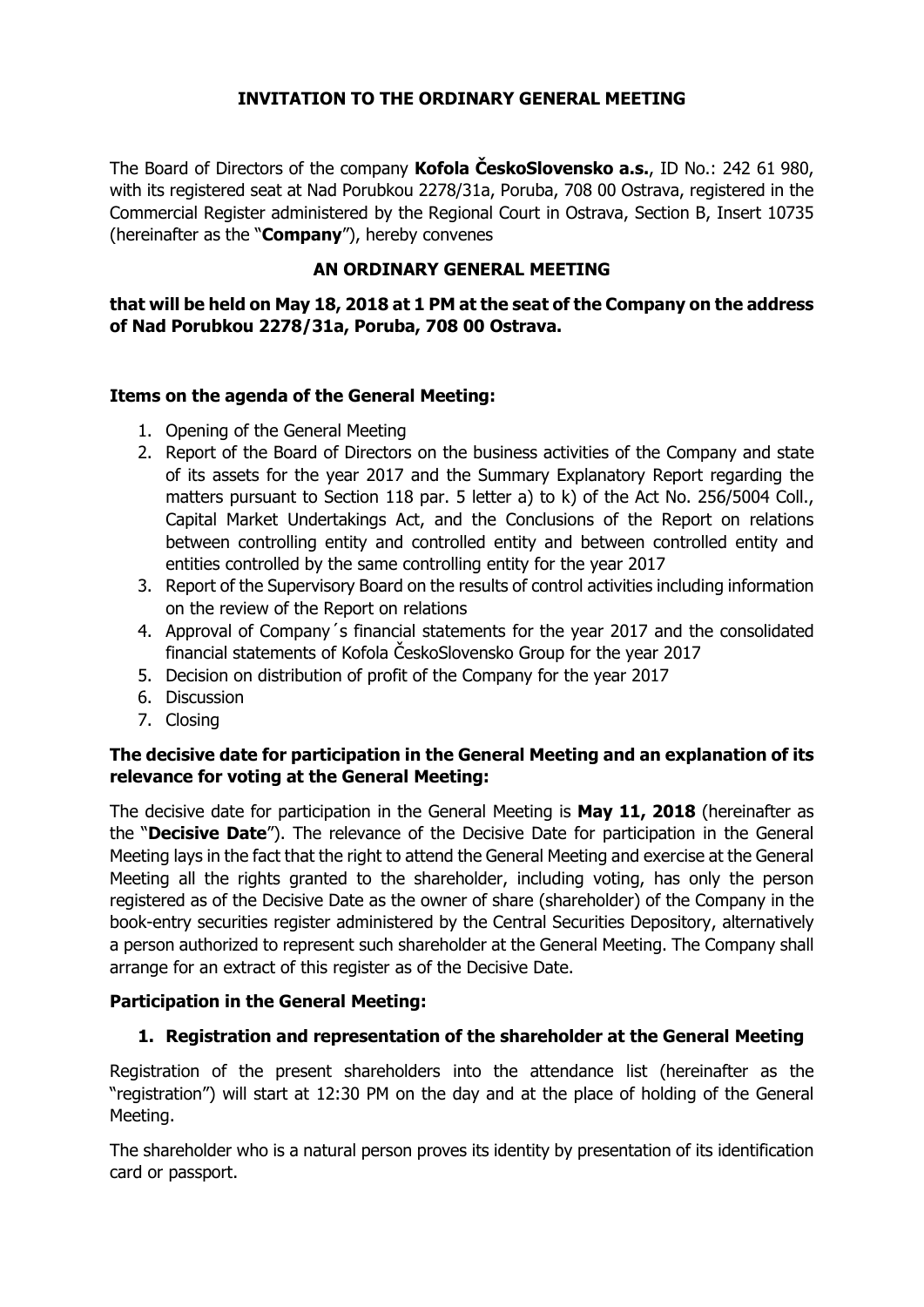The shareholder that is a legal person participates in a General Meeting through a person entitled to represent the shareholder, namely its statutory body or member of its statutory body (authorized person). The authorized person will submit an original or a certified copy of a registry extract or another reliable document that will prove the existence of the shareholder and the authorization of the authorized person to represent the shareholder. These documents **shall not be older than three (3) months**. If these documents are not issued in Czech or English language, an **official translation** of the documents or their necessary part **into the Czech or English language** must be attached. An authorized person will also present his identification card or passport in order to prove his/her identity.

The Power of Attorney for the General Meeting must be granted in writing and clearly state, whether was granted for representation at one or more General Meetings of the Company.

If a shareholder who is a natural person is represented by a proxy, the proxy must, before being admitted to a General Meeting, submit a Power of Attorney in written form **signed by the shareholder** with such **signature being officially verified**.

If a shareholder that is a legal person is represented by a proxy, the proxy must, before being admitted to a General Meeting, submit a Power of Attorney in written form signed by one or more authorized person(s) on behalf of the shareholder according to the manner of representation of the shareholder resulting from a registry extract or other reliable document with such **signature(s) being officially verified**. A proxy of a shareholder that is a legal entity must submit, along with the Power of Attorney, an original or a certified copy of a registry extract or another reliable document that will prove the existence of the shareholder and the authorization of the authorized person(s) who signed the Power of Attorney on behalf of the shareholder. These documents (except for the Power of Attorney) may **not be older than three (3) months**. If these documents are not in Czech or English language, an **official translation** of the documents or their necessary part **into the Czech or English language** must be attached. The proxy will submit his identification card or passport in order to prove his identity.

The Company may allow on the General Meeting a shareholder, person authorized to act on behalf a shareholder or an agent, if there is no doubt about their identification and their authorization to act on behalf a shareholder even if the documents that have to be submitted under the above requirements (in accordance with par. 12.3. to 12.5. of the Articles of Association of the Company) are not submitted as fully signed or if the signatures are not notarized.

A shareholder may be represented at the General Meeting in exercising all rights attached to the shares recorded at the relevant account including voting at General Meeting also by a manager registered in the investment instruments register or other person authorised to exercise the rights attached to the shares in compliance with such register. Authorization of such persons at the registration is proved by the Extract from the investment instruments register arranged for by the Company (the manager registered in the investment instruments register shall not submit a Power of Attorney granted to represent the shareholder).

The company hereby notifies the shareholders that a form of a Power of Attorney that can be used for granting of the Power of Attorney is available in a written form starting from April 17, 2018 till the day of the General Meeting at the Company registered seat at the address: Nad Porubkou 2278/31a, Poruba, 708 00 Ostrava on every business day from 10 a.m. to 3 p.m. Simultaneously, a form of the Power of Attorney will be posted during the same period on the Company´s website: [www.firma.kofola.cz,](http://www.firma.kofola.cz/) under the link "INVESTOR" in the section "General meeting". At own expense and risk, everybody has the right to request sending of a hard copy of a form of the Power of Attorney (request to be sent to the registered seat of the Company) or via electronic means to the address: [valnahromada@kofola.cz.](mailto:valnahromada@kofola.cz)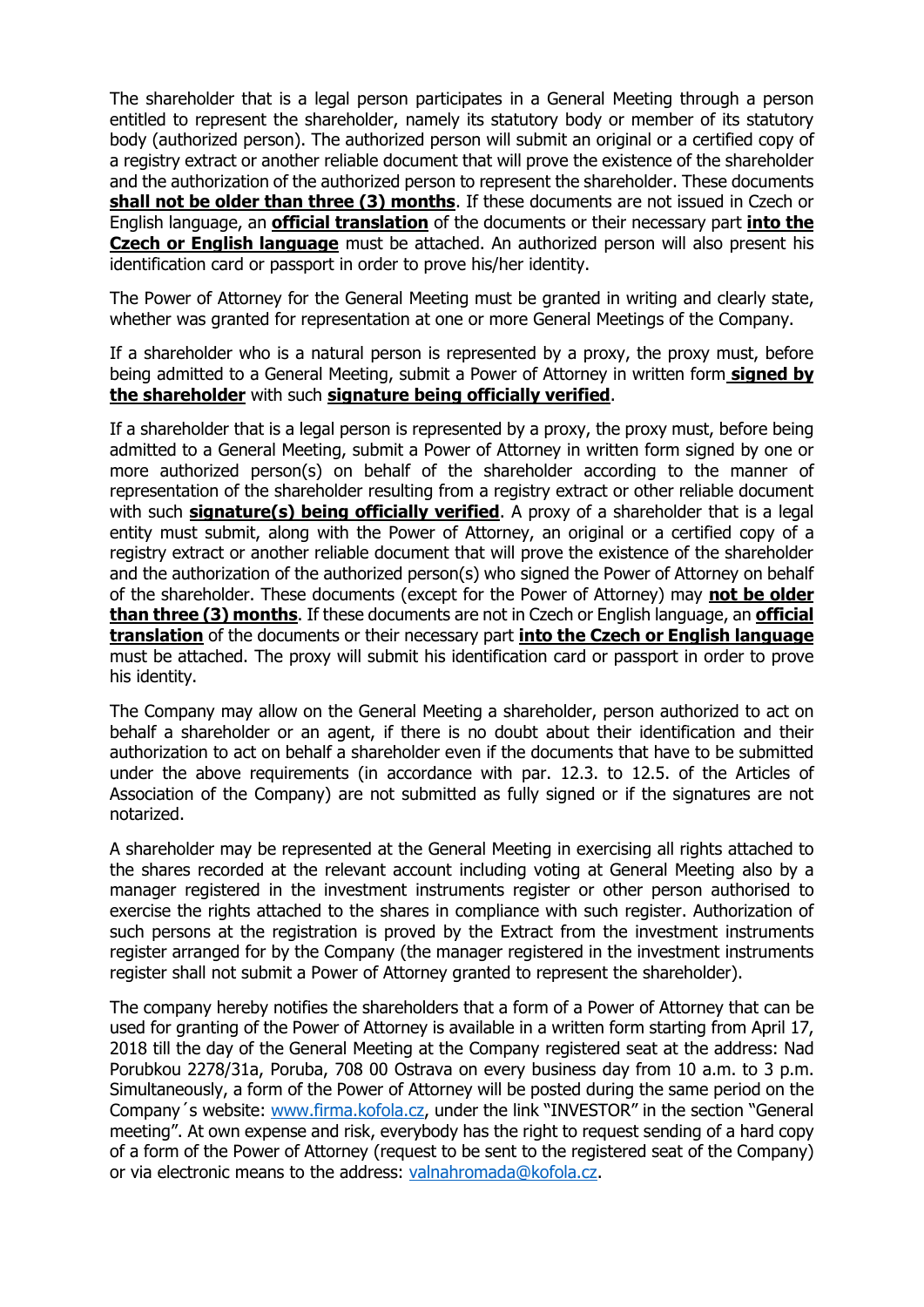The Company will accept electronic notices stating that a Power of Attorney was granted to represent a shareholder at the General Meeting or that it was revoked at the following email address: [valnahromada@kofola.cz.](mailto:valnahromada@kofola.cz) This notice shall contain electronic signature issued by an accredited provider of certification services. Details concerning acceptance or revocation of the Power of Attorney and requirements on their contents are stated by the Board of Directors on the Company's website: [www.firma.kofola.cz.](http://www.firma.kofola.cz/)

### **2. Notice of the rights of the shareholders related to a participation in the General Meeting and a way of their exercise**

The shareholder is entitled to attend the General Meeting and vote at the General Meeting. The shareholder is further entitled to require and obtain from the Company explanations at the General Meeting of matters concerning the Company or the entities controlled by the Company provided that such explanation is necessary in order to be able to assess the content of the matters included in the agenda of the General Meeting or to exercise the shareholder´s rights at the General Meeting. The period for presentation of a request of the shareholder at the General Meeting is five (5) minutes unless otherwise decided by the chairman of the General Meeting. The shareholder is also entitled to submit a request or a counterproposal in writing within a time period after the invitation to the General Meeting is published and before the General Meeting is held. Written request for explanation may not exceed a page form A4 when the font size of 12 is used.

The shareholder is further entitled to make proposals and counterproposals on the matters included in the agenda of the General Meeting and raise objections against General Meeting resolutions. Every shareholder making proposal or counterproposal shall be limited by five (5) minutes to make his/her presentation of proposal or counterproposal unless the chairman of the General Meeting determines otherwise.

The shareholders may exercise their rights personally, may be represented by their statutory body or proxy or by a manager registered in the investment instruments register or a person authorised to exercise the rights attached to the shares according to such record in the investment instruments register.

The shareholder bears the costs related to the participation in the General Meeting.

The Board of Directors may refuse, in full or in part, to provide an explanation due to the reasons laid down by the statutory provisions. The explanation may be provided in a form of a summary response to multiple questions of a similar content. A shareholder shall also be conclusively presumed to have received an explanation when the information was posted on the Company's website no later than on the date preceding the date of the General Meeting and is available to the shareholders at the place where the General Meeting is held.

An explanation of the matters concerning the ongoing General Meeting will be provided by the Company to the shareholder directly at the General Meeting. Where this is not possible due to the complexity of the explanation, it will be provided to the shareholders within 15 days after the General Meeting, regardless whether it is longer necessary in order to be able to assess the discussions at the General Meeting or to exercise the shareholder's rights at the General Meeting.

## **a) Right to make proposals and counterproposals**

The shareholder is entitled to make proposals and counterproposals on matters included in the agenda of the General Meeting. If the shareholder intends to make a counterproposal on matters included in the agenda of the General Meeting, the shareholder shall deliver its counterproposal at the latest by fifteen (15) calendar days before holding of the General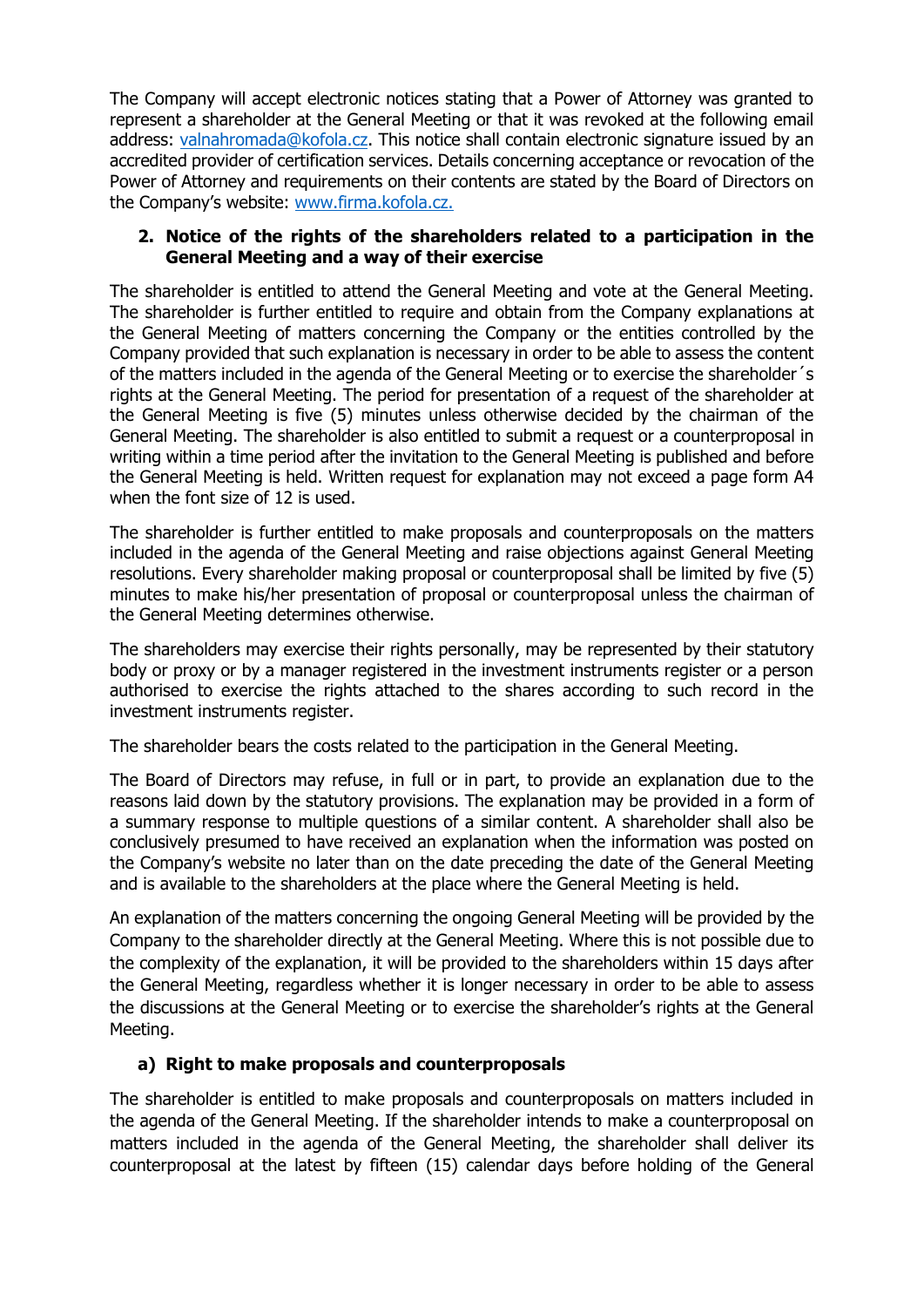Meeting; this shall not apply to proposals to appoint certain persons to the Company´s bodies that might be submitted by the shareholder not only prior the General Meeting but directly at the General Meeting as well. The Board of Directors shall publish a counterproposal of the shareholder delivered after the publication and distribution of invitation to the General Meeting within 5 days prior to the Decisive Date for a participation in the General Meeting, in a manner prescribed by the Act No. 90/2012 Coll., on commercial companies and cooperatives (act commercial corporations) ("**Business Corporations Act**") and the Articles of Association of the Company for convening of the General Meeting.

The Board of Directors shall notify the shareholders, in a manner prescribed by the Business Corporations Act and the Articles of Association of the Company for the convocation of the General Meeting, of the wording of the shareholder´s counterproposal accompanied by its opinion; this shall not apply if the notification would have been delivered less than 2 days before the date of the General Meeting or if the expenses for delivery would have been in gross disproportion to the relevance and content of the counterproposal and/or if the wording of the counterproposal contains more than 100 words. Where the counterproposal contains more than 100 words, the Board of Directors shall notify the shareholders of the substance of the counterproposal accompanied by its opinion and shall publish the counterproposal on the Company´s website [www.firma.kofola.cz.](http://www.firma.kofola.cz/)

## **b) The right to request inclusion of a matter into the agenda of the General Meeting**

The shareholder or shareholders who hold shares with an aggregate face value of at least 1 % of the registered capital (hereinafter as the "**Qualified Shareholder**") may request the Board of Directors to include a matter determined by him/them into the agenda of the General Meeting provided that every such matter is accompanied by a draft resolution or its inclusion is justified. In the event that the request was delivered after disclosure and dissemination of the invitation to the General Meeting, the Board of Directors shall disclose an addendum to the agenda of the General Meeting no later than five (5) days prior to the Decisive Date for the participation in the General Meeting, in the manner set for convocation of the General Meeting by the Business Corporations Act and by the Articles of Association of the Company for convening of the General Meeting.

# **3. Number of shares and voting rights**

The registered capital of the Company amounts to CZK 2,229,500,000 (in words: two billion two hundred and twenty-nine million five hundred thousand Czech crowns) and is divided into 22,295,000 (in words: twenty two million two hundred and ninety-five thousand) listed common registered shares each of a face value of CZK 100, issued as book-entry shares. Each share of the Company with a face value of CZK 100 carries one (1) vote. The total number of votes in the Company amounts to **22,295,000** (in words: twenty two million two hundred and ninety-five thousand) **votes**.

# **4. Participation at the General Meeting and voting**

All the present shareholders are registered in an attendance list that contains information to the extent demanded by the Business Corporation Act. If a certain person is refused to be registered in the attendance list and to be admitted to the General Meeting, the refusal and its reasoning will be specified in the attendance list. The attendance list is available in the meeting room until the closing of the General Meeting.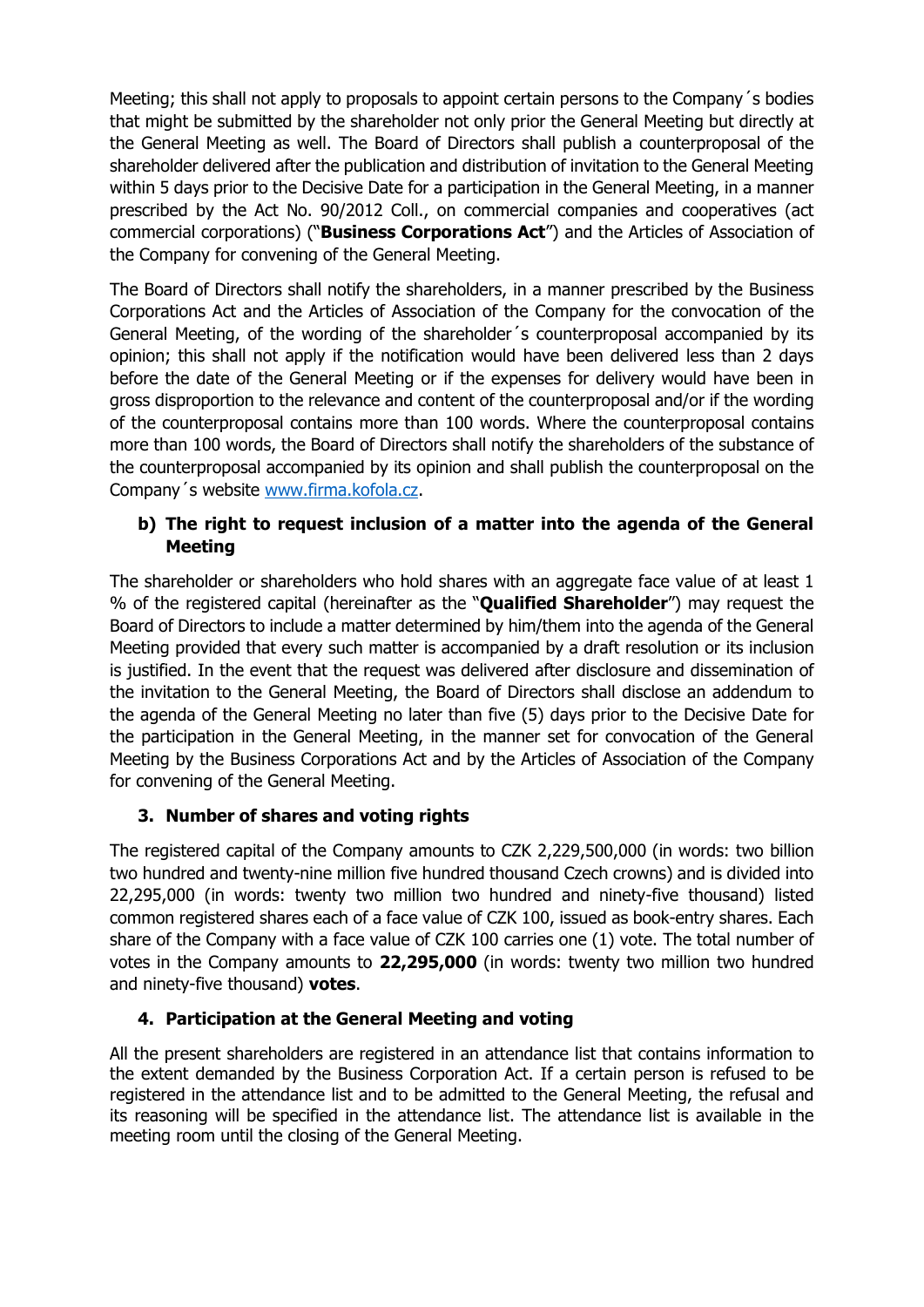Items on the agenda are discussed at the General Meeting gradually in the order determined in the invitation to the General Meeting. The items that were not included in the agenda of the General Meeting can only be discussed or decided if all the shareholders agree with it.

The chairman of the General Meeting will call on a person, who suggested a proposal, to present the proposal, and then he/she will call on a person, who suggested a counterproposal, to present the counterproposal. Each shareholder suggesting a proposal or a counterproposal is limited by a period of five (5) minutes to present his/her proposal or counterproposal unless the chairman of the General Meeting determines otherwise.

Following the presentation of proposals or counterproposals to a particular agenda item, the chairman of the General Meeting shall announce the proposals or counterproposals that have been submitted. Prior to the voting, the chairman of the General Meeting shall ask if there are any objections to the proposals, and the General Meeting will listen to these objections if there are any. First, the proposal made by the Board of Directors is being voted, followed by the proposal of members of the Supervisory Board, and then by proposals and counterproposals of the shareholders, determined the order of their presentation. When a particular proposal (or a counterproposal) is accepted, there is no more voting on other proposals and counterproposals.

Voting at the General Meeting is performed in compliance with the Articles of Association of the Company and the Rules of Procedure and Voting Rules approved by the General Meeting (draft Rules of Procedure and Voting Rules is published on the Company´s website [www.firma.kofola.cz\)](http://www.firma.kofola.cz/).

When the voting is over, the chairman of General Meeting will announce the result of the voting.

Shareholders vote by raising a voting card indicating the number of votes pertaining to the respective shareholder that he or she will obtain during the registration.

The General Meeting adopts decision by a majority of votes of the present shareholders, unless a different majority is required by the statutory provisions or by the Articles of Association of the Company.

The shareholders, members of the Board of Directors or members of the Supervisory Board may raise objections against a resolution of the General Meeting and further require a record of such objection in the Minutes of the General Meeting. In the event that recording of the content of the objection is not required, the minute taker is not obliged to record a content of such objection in the Minutes of the General Meeting.

### **5. Manner and procedure of correspondence voting or voting via electronic means**

The shareholders may also cast their votes by a correspondence voting. The shareholder votes in a way that he delivers the ballot for correspondence voting to the address of the registered seat of the Company: Nad Porubkou 2278/31a, Poruba, 708 00 Ostrava. The ballot for correspondence voting must be delivered on the address of the registered seat of the Company at least one (1) business day before the General Meeting is commenced.

Those shareholders who vote by correspondence voting are deemed to be present at the General Meeting but only for the purpose of voting for those agenda items for which they have casted votes by correspondence voting.

The correspondence voting must include pursuant to Article 14 par. 14.3 of the Articles of Association of the Company: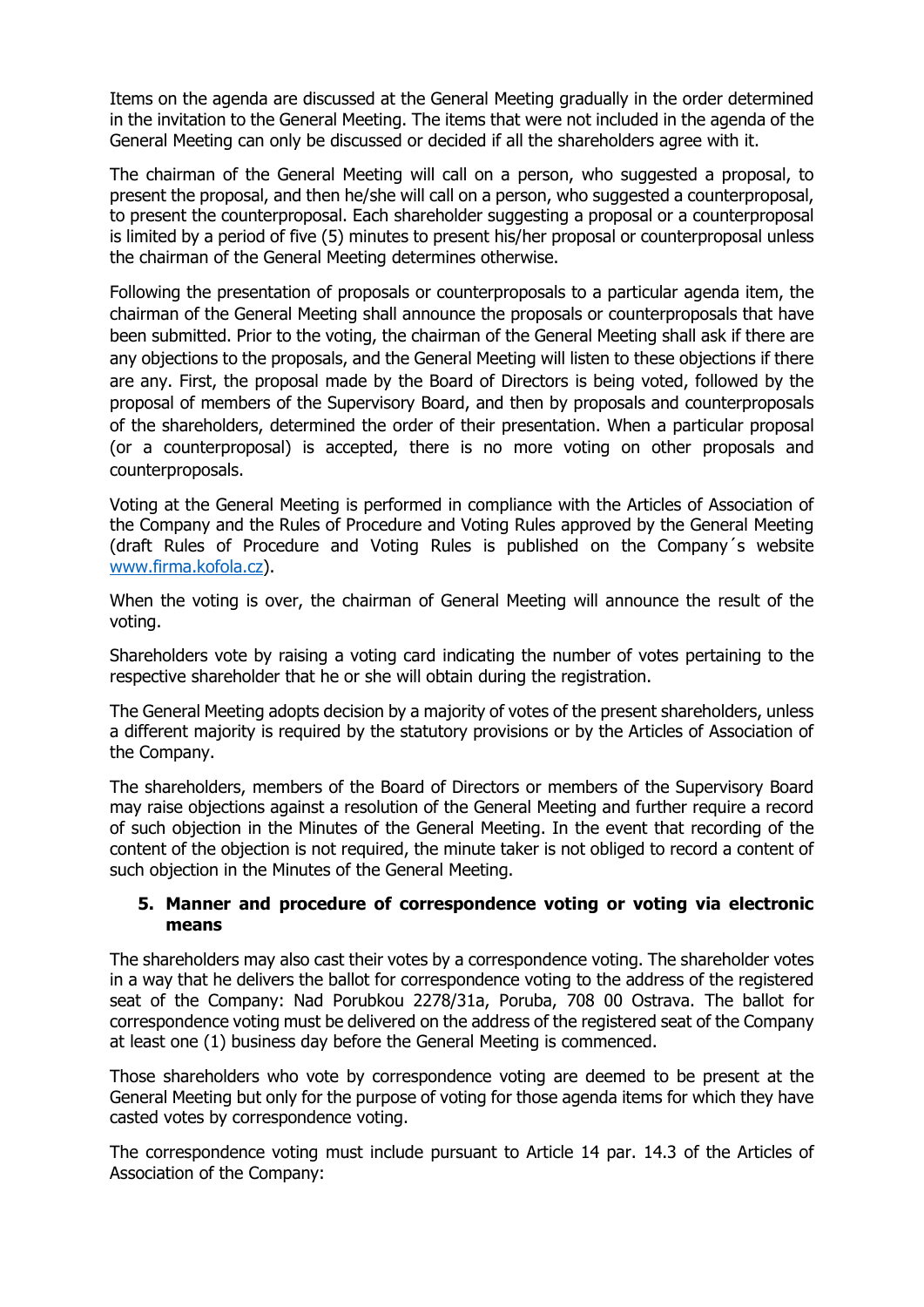- (a) Name, surname, date of birth and residence address of a shareholder (if a shareholder is a natural person) or a representative of a shareholder,
- (b) Business name, registered seat and identification (registration) number of a shareholder (if a shareholder is a legal person),
- (c) Agenda item to which the voting relates,
- (d) Number and face value of shares of a shareholder which are at the shareholder's disposal,
- (e) Information whether a shareholder votes for, against or whether the shareholder abstains from voting, and
- (f) Officially verified signature of a person who signs a correspondence voting. If a correspondence voting is signed by a representative of the shareholder, the Power of Attorney signed by the shareholder (if a shareholder is an individual) or signed by an authorized person on behalf of the shareholder (if a shareholder is a legal person) must be attached. The signatures on the Power of Attorney must be officially verified.

Correspondence voting of the shareholder that is a legal person must be accompanied by an original or certified copy of a registry extract or another reliable document that will prove the existence of the shareholder and the authorization of the authorized person(s) to sign the correspondence voting on behalf of the shareholder or to sign the Power of Attorney based on which a proxy signed the correspondence voting. If these documents are not in Czech or English language, an **official translation** of the documents or a necessary part thereof **into Czech or English language shall be attached. These documents (except for the Power of Attorney) may not be older than three (3) months.**

Starting on April 17, 2018 till the day of the General Meeting (including), a form for correspondence voting (ballot for correspondence voting) is available to the shareholders for inspection and may be obtained at the registered seat of the Company on the address: Nad Porubkou 2278/31a, Poruba, 708 00 Ostrava, during the business days from 10 a.m. to 3 p.m. and as well as on the Company's website [www.firma.kofola.cz](http://www.firma.kofola.cz/), under the link "INVESTOR" in the section "General meeting".

Correspondence voting may be approved by the Company even if any of the documents mentioned above were not submitted or if they were submitted being not notarized, namely in case when there are no doubts as to the identity of thus voting shareholder and his/her right to vote.

Correspondence voting that has been received by the Company cannot be changed or cancelled. If the shareholder, who cast votes via correspondence voting, will be also present at the General Meeting, correspondence voting is disregarded.

## **6. Information about the manner and place for obtaining documents**

The documents referred to in provision 120b, par. 1 of the Act No. 256/2004 Coll., Capital Market Undertakings Act, namely invitation to the General Meeting and other documents related to the agenda of the General Meeting, unless the statutory provisions provide otherwise, a form for the correspondence voting, draft resolutions of the General Meeting and/or opinions of the Board of Directors to the individual items on the proposed agenda of the General Meeting, written version of received proposals or counterproposals of the shareholders, as well as a form of a Power of Attorney to represent the shareholder at the General Meeting are available for inspection at the registered seat of the Company at the address of Nad Porubkou 2278/31a, Poruba, 708 00 Ostrava, during business days, from 10 a.m. to 3 p.m. starting on April 17, 2018 till the day of the General Meeting (including).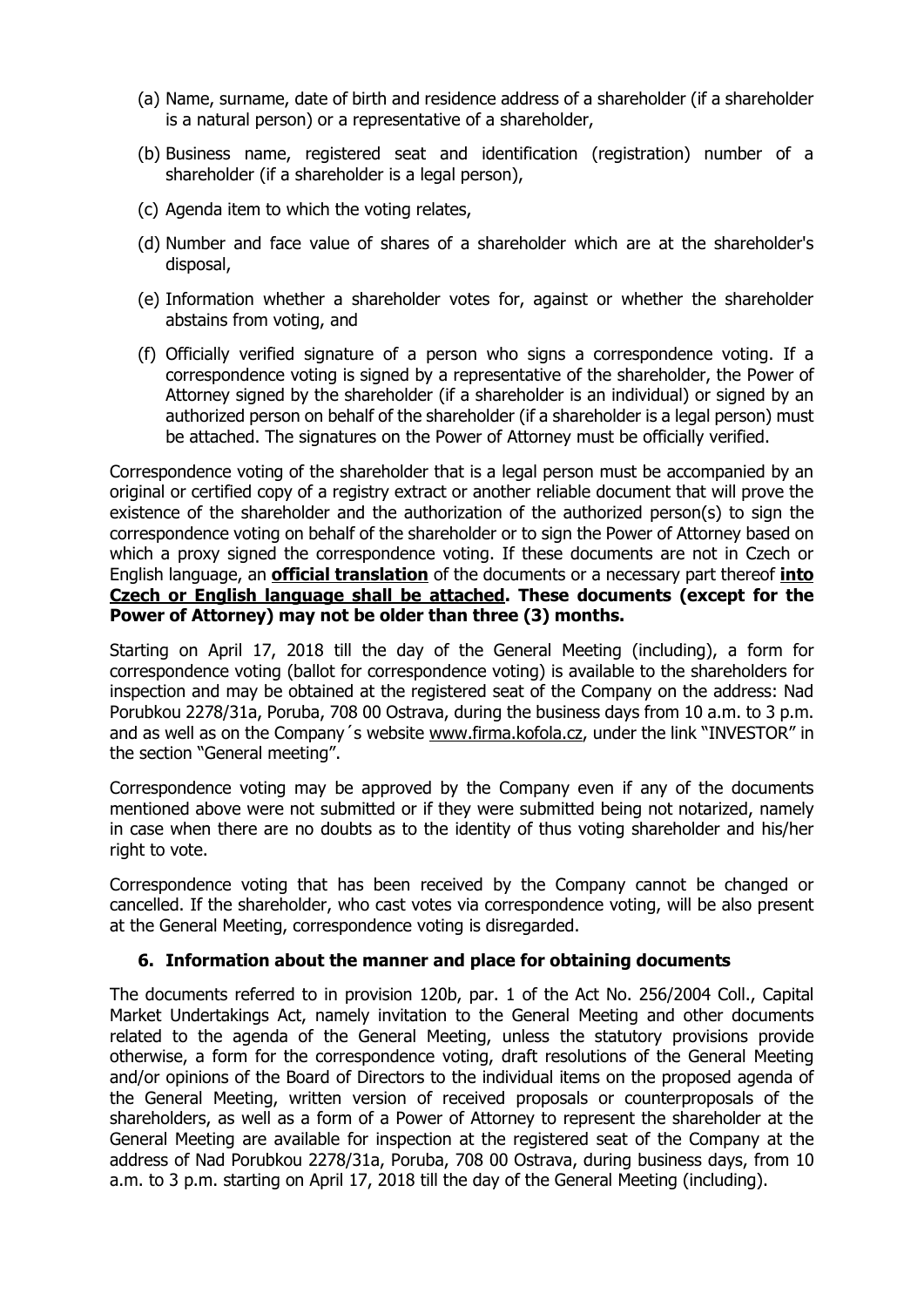All these documents are also available to the shareholders on the Company´s website [www.firma.kofola.cz,](http://www.firma.kofola.cz/) under the link "INVESTOR" in the section "General meeting", starting on April 17, 2018. The information for the shareholders will also be provided on the day and at the place of the General Meeting.

## **Draft resolutions on the individual items of the agenda of the General Meeting and their reasoning:**

**Para 2: Report of the Board of Directors on the business activities of the Company and state of its assets for the year 2017, and the Summary Explanatory Report regarding the matters pursuant to Section 118 par. 5 letter a) to k) of the Act No. 256/5004 Coll., Capital Market Undertakings Act, and the Conclusions of the Report on relations between controlling entity and controlled entity and between controlled entity and entities controlled by the same controlling entity for the year 2017**

## Explanation:

Report of the Board of Directors on the business activities of the Company and the state of its assets for the year 2017 and the Summary Explanatory Report regarding the matters pursuant to Section 118 par. 9 of the Capital Market Undertakings Act and the Conclusions of Report on relations between related persons are submitted to the General Meeting in accordance with the law and the Articles of Association of the Company. Report of the Board of Directors on the business activities, the Summary Explanatory Report and also the Report on relations are all a part of the Annual Report of the Company. This item on the agenda shall not be subject to voting.

## **Para 3: Report of the Supervisory Board on the results of control activities including information on the review of the Report on relations**

#### Explanation:

The Supervisory Board Report on the results of the control activities containing also opinion to the ordinary financial statements of the Company and consolidated financial statements of Kofola ČeskoSlovensko Group and a proposal for Distribution of a profit of the Company for the year 2017 and further the information on the results of review of the Report on relations as well as an opinion thereon are all submitted to the General Meeting in accordance with the law and the Articles of Association of the Company. This item on the agenda shall not be subject to voting.

## **Para 4: Approval of Company´s financial statements for the year 2017 and the consolidated financial statements of Kofola ČeskoSlovensko Group for the year 2017**

## Draft Resolution (1):

"The General Meeting approves the annual financial statements of the Company as of 31/12/2017."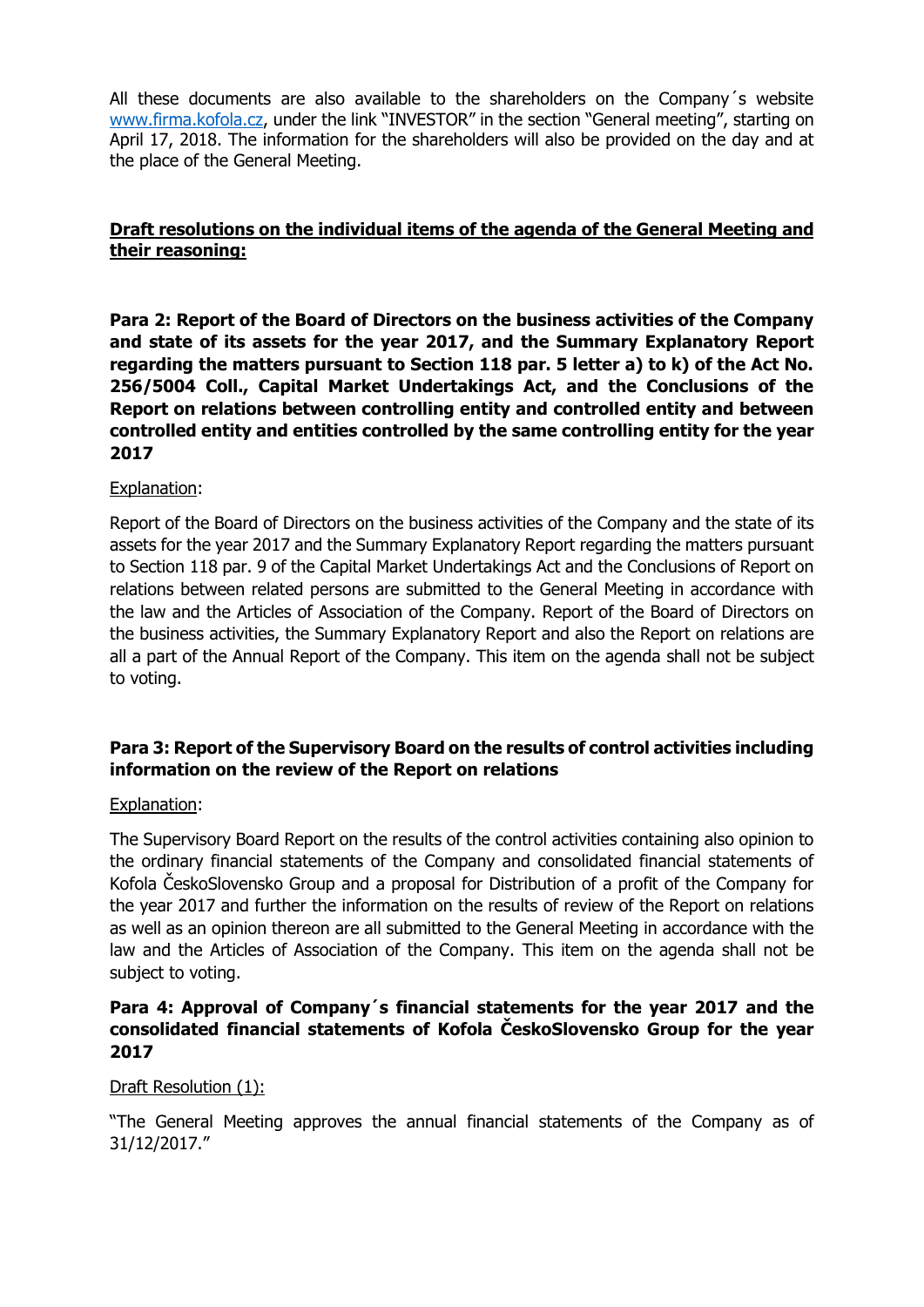### Draft Resolution (2):

"The General Meeting approves the consolidated financial statements of Kofola ČeskoSlovensko Group as of 31/12/2017."

#### Reasoning:

In compliance with the legal provisions the annual financial statements of the Company as of 31/12/2017 as well as the consolidated financial statements of Kofola ČeskoSlovensko Group as of 31/12/2017 are submitted by the Board of Directors of the Company to be approved at the General Meeting.

The annual financial statements and the consolidated financial statements present a true and fair view of state and movements of the property and other assets, obligations and other liabilities and further about costs and income, economic results of the Company and consolidated level of the Company. The financial statements and the consolidated financial statements were approved with no reservations by the auditor and were reviewed by the Supervisory Board with the conclusion that the supervisory Board recommends to the General Meeting to approve them.

## **Para 5: Decision on distribution of profit of the Company for the year 2017**

### Draft Resolution:

"The General Meeting of the Company approves distribution of profit generated by the Company in the year 2017 in the total amount of **CZK 350,667,210.84** in the following way:

a) a part of the profit in the amount of CZK 300,982,500 shall be distributed among the shareholders as the profit share (hereinafter as the "Dividend"). Dividend amounts to CZK 13,50 per one share before taxation.

The relevant date to exercise the right to the Dividend is **May 11, 2018**. A person that will be registered as the shareholder of the Company on the relevant date to exercise a right to Dividend according to the previous sentence shall be entitled to the Dividend. The amount of the Dividend is calculated from the total number of shares issued by the Company that amount to 22,295,000 shares. The Dividend allocated to treasury shares held by the Company at the relevant date shall not be paid. The amount corresponding to the Dividend attributable to the treasury shares held by the Company at the relevant date to exercise the right to the Dividend shall be transferred to the account of undistributed profit of previous years. The Dividend is payable on June 18, 2018. The Dividend shall be paid through Česká spořitelna, a.s., Identification No.: 45244782, with its registered seat at Olbrachtova 1929/62, 140 00 Prague 4, in such a way presented to this General Meeting. The Dividend shall be paid out until June 18, 2021.

b) the rest of the profit generated by the Company in the year 2017 in the amount of **CZK 49,684,710.84** shall be transferred to the account of undistributed profit of previous years."